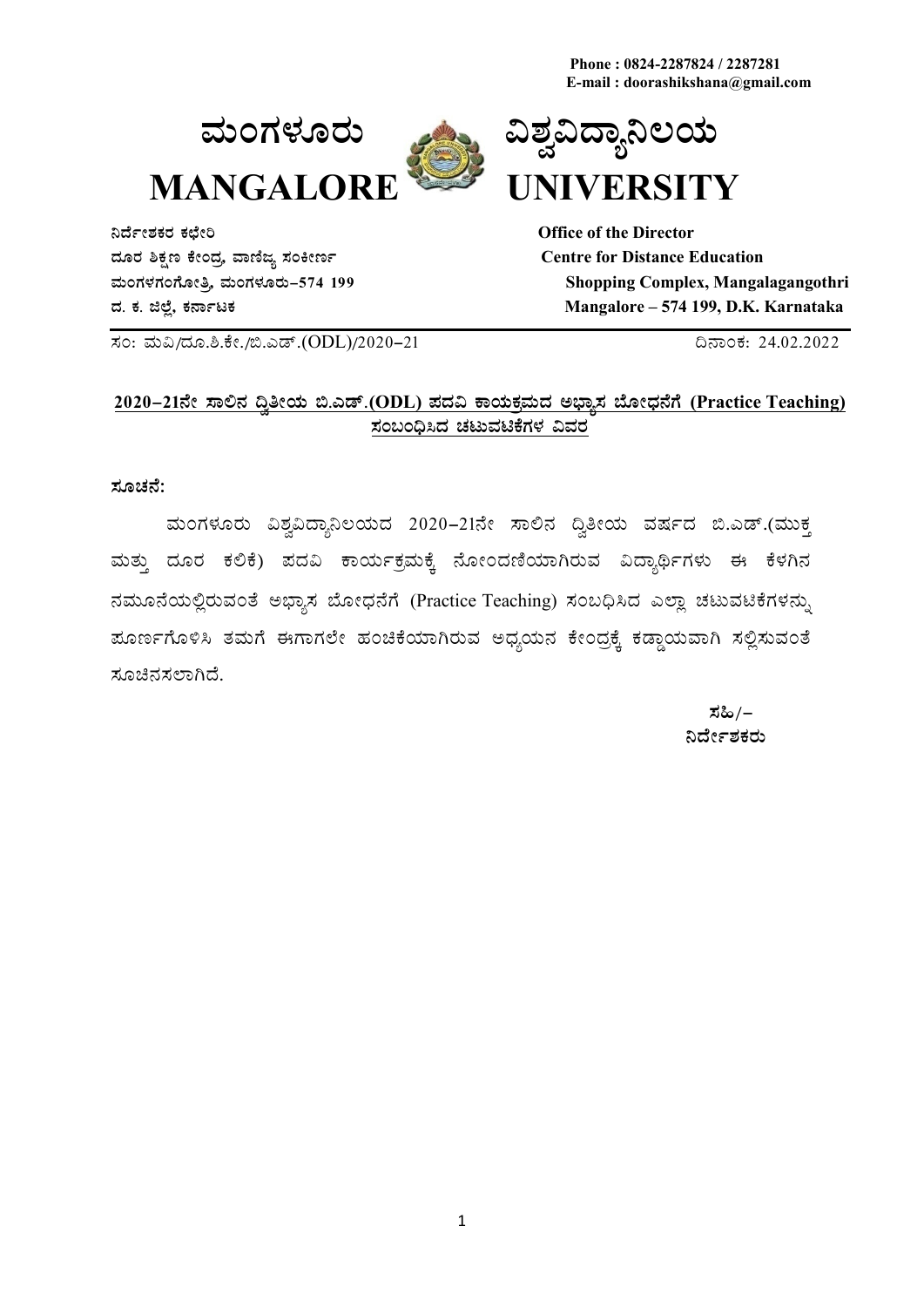# **The marks allotted for different tasks are as follows:**

| Methodology               |                           |  |  |
|---------------------------|---------------------------|--|--|
| <b>Pedagogy of School</b> | <b>Pedagogy of School</b> |  |  |
| Subject-I                 | Subject-II                |  |  |
| (Choose any one)          | (Choose any one)          |  |  |
| a. Kannada                | a. Social Science         |  |  |
| b. English                | b. Biological Science     |  |  |
| c. Hindi                  | c. Mathematics            |  |  |
| d. Physical Science       | d. Commerce               |  |  |

## **INTERNSHIP ACTIVITIES**

# **Practicum-I (Pedagogy-I) : 200 Marks Practicum-II (Pedagogy-II) : 200 Marks**

| SI.            | <b>Activities</b>     | <b>Marks</b>         | <b>Documents to be Submitted in</b> |
|----------------|-----------------------|----------------------|-------------------------------------|
| N <sub>0</sub> |                       |                      | each Pedagogy                       |
| $\mathbf{1}$   | Preparation           | of 32 Marks          | 16 lesson Plans                     |
|                | Lesson Plans (16)     | (Evaluate)<br>each   |                                     |
|                |                       | lesson out of $10$ ) |                                     |
| $\overline{2}$ | Execution<br>Lesson   | $16x5 = 80$ Marks    | Evaluation<br>Sheet $(16)$<br>duly  |
|                | (16)                  | (Evaluate out of 10) | signed by Mentor Teacher and        |
|                |                       |                      | Head of the Institution             |
| $\overline{3}$ | Preparation of Unit   | 10 Marks             | Unit test and list of students'     |
|                | test and Execution of |                      | followed<br>by<br>marks<br>group    |
|                | Unit test, Correction |                      | performance<br>report<br>in         |
|                | and giving feedback   |                      | Percentage and feedback for         |
|                | for students          |                      | self-improvement                    |
| $\overline{4}$ | Test Material (50)    | 14 Marks             | <b>Test Material</b>                |
| 5              | Lesson Observation    | 10 Marks (Evaluate)  | Lesson Observation Report (5)       |
|                | $(5$ lessons)         | out of $10$ )        |                                     |
| 6              | School Observation    | 10 Marks             | <b>School Observation Report</b>    |
|                | $(3 \text{ days})$    |                      |                                     |
| $\overline{7}$ | Reflection<br>on      | $16x2 = 32 Marks$    | Reflection Diaries (16)             |
|                | lessons taught        | (Evaluate out of 10) |                                     |
| 8              | Preparation and Use   | 12 Marks             | Submission of Learning Aids         |
|                | of Learning<br>Aids   |                      |                                     |
|                | (Best Six)            |                      |                                     |
|                | <b>Total</b>          | 200 Marks            |                                     |